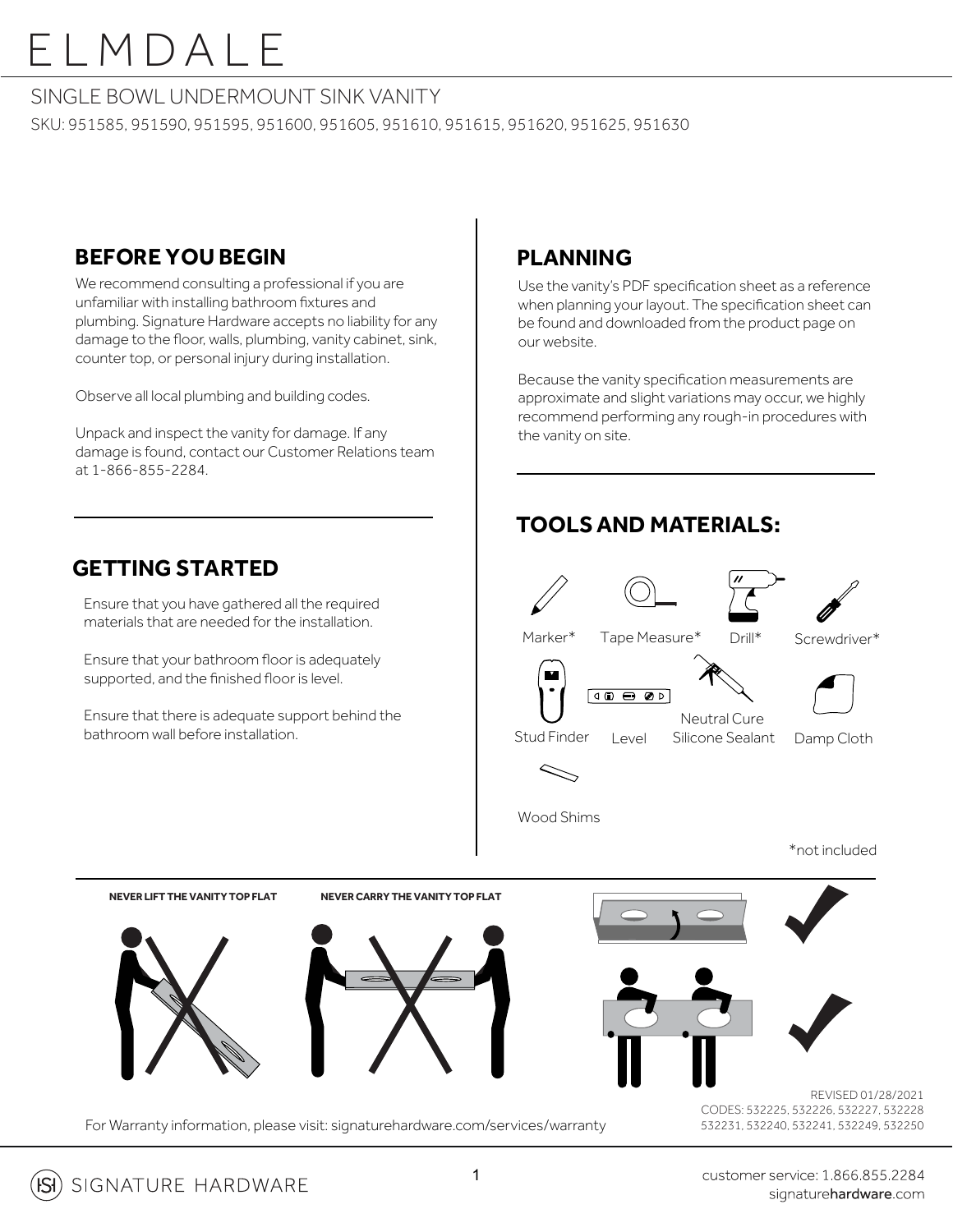#### SINGLE BOWL UNDERMOUNT SINK VANITY

SKU: 951585, 951590, 951595, 951600, 951605, 951610, 951615, 951620, 951625, 951630

### **CABINET INSTALLATION**

1. Determine the location where you would like to install your vanity.



2. Locate and mark the location of the studs to which you will fasten your vanity. You can locate studs by using a stud finder.

**Important:** If the studs in your bathroom do not line up to the mounting location for your vanity, wood blocking can be installed between the studs using standard 2 x 4's. If wood blocking needs to be installed behind the finished wall, we recommend consulting a professional if you are unfamiliar with this type of installation.



3. Place the vanity in the installation location. Verify that the vanity cabinet is level. If the vanity is not level, adjust the feet (if applicable) or use wooden shims to adjust as necessary.



4. Attach the vanity to the wall by screwing through the back of the vanity cabinet. Use the marked stud locations as a guideline. Proceed to Step 2 for attaching your counter top.

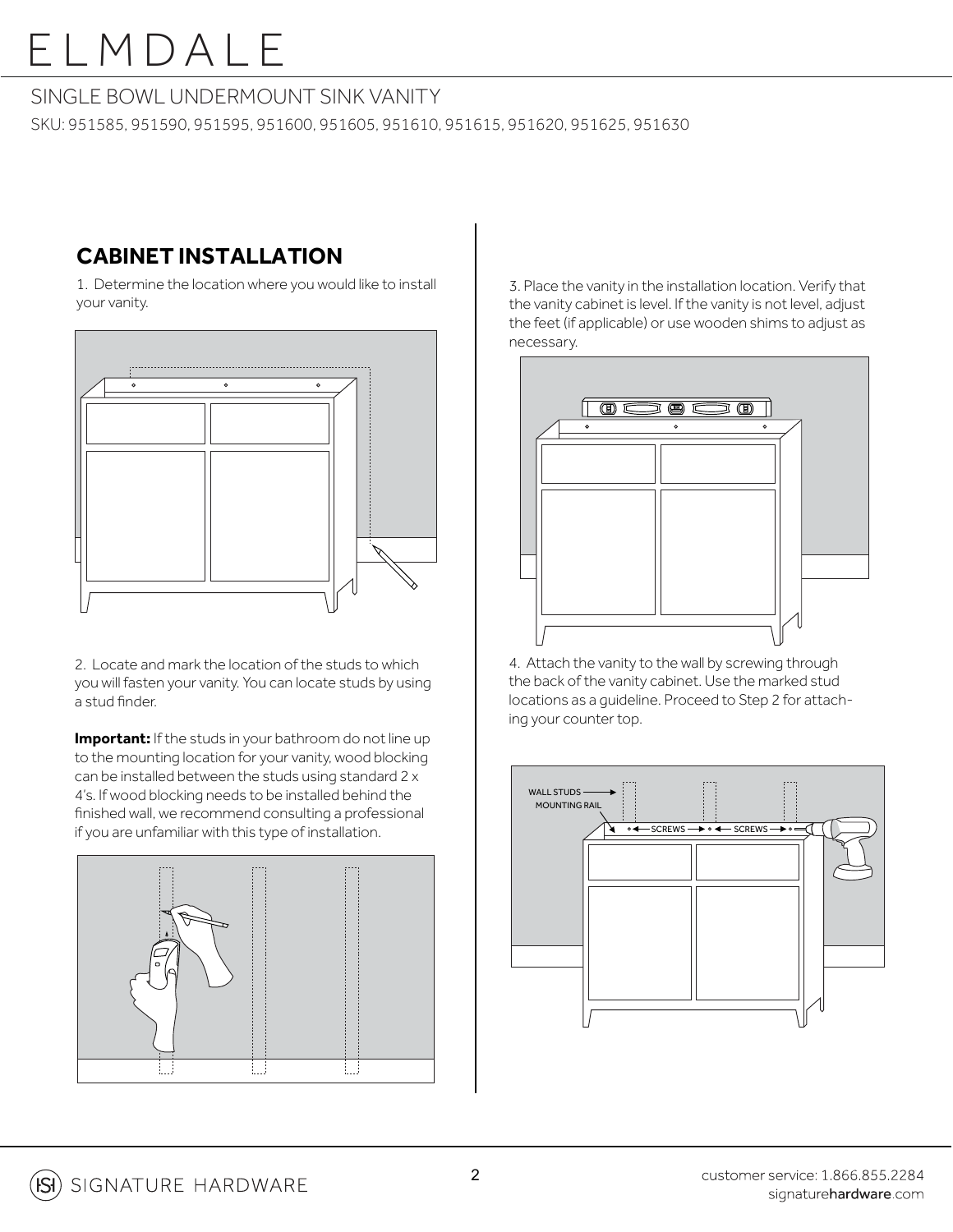#### SINGLE BOWL UNDERMOUNT SINK VANITY

SKU: 951585, 951590, 951595, 951600, 951605, 951610, 951615, 951620, 951625, 951630

### **SINK INSTALLATION**

1. Carefully turn the counter top over, resting it on a soft, stable surface to prevent damage.

**Important**: The counter top is very fragile. Take caution when handling, and have someone assist you.



2. Position the sink over its cutout on the counter top. Make sure the sink is centered with the faucet hole and is evenly spaced between the bolt holes.

3. Use a pencil or marker to draw an outline around the sink perimeter.



4. Remove the sink from the counter top. Apply a bead of silicone sealant around the top edge of the sink rim.



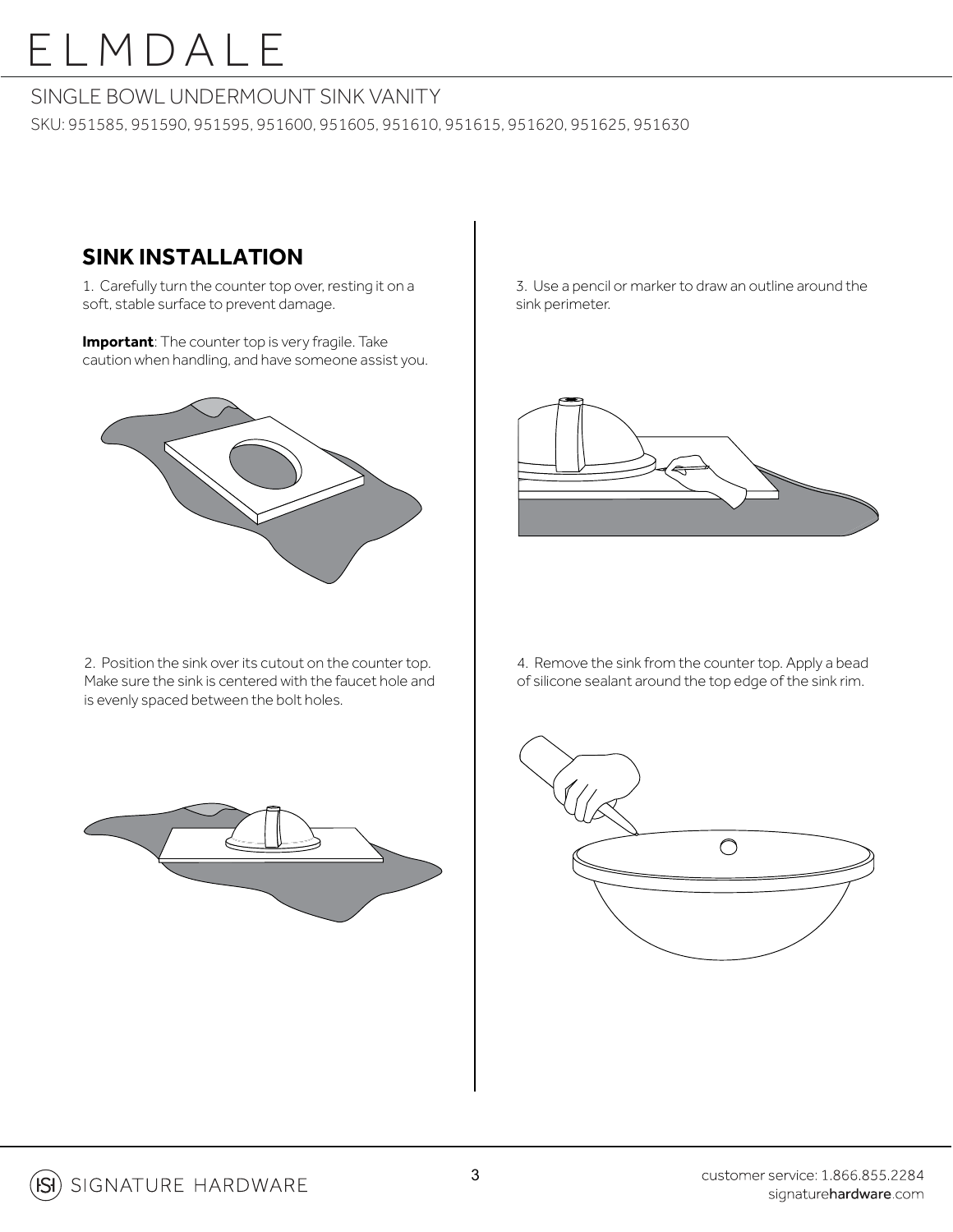#### SINGLE BOWL UNDERMOUNT SINK VANITY

SKU: 951585, 951590, 951595, 951600, 951605, 951610, 951615, 951620, 951625, 951630

5. Carefully place the sink upside down on the counter top, positioning it within your marked outline. Once positioned, press firmly into place.



6. At each of the bolt holes in the counter top, attach sink clips by placing the long end of the bracket flat against the sink lip. Screw the wing bolts through the brackets and bolt holes and tighten.



7. Carefully turn the counter top and sinks over. If needed, reposition the sinks by slightly loosening the wing bolts and adjusting.



8. Wipe away any excess sealant with a damp cloth, and allow the sealant to dry. Once the sealant is dry, proceed to Step 3.

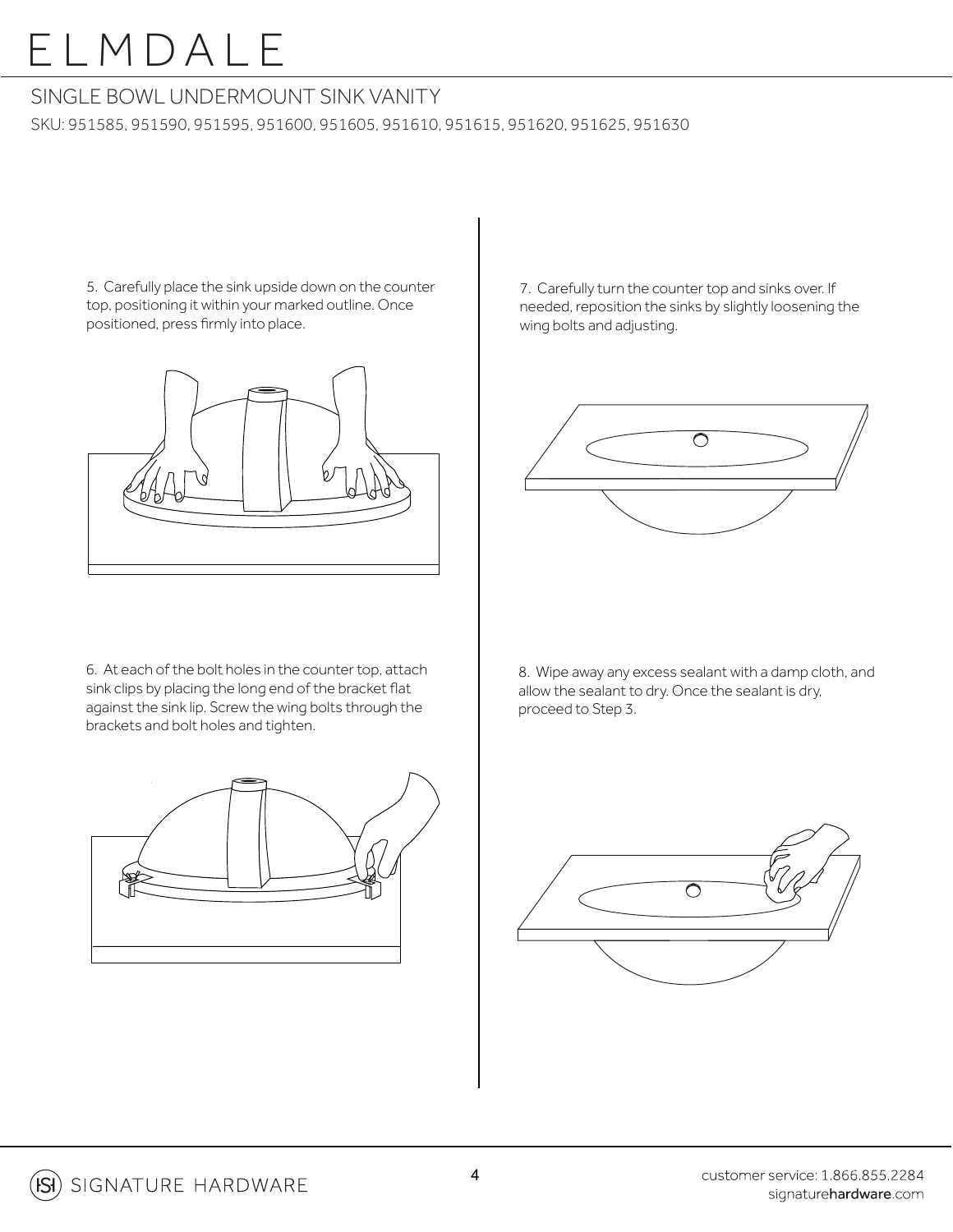#### SINGLE BOWL UNDERMOUNT SINK VANITY

SKU: 951585, 951590, 951595, 951600, 951605, 951610, 951615, 951620, 951625, 951630

### **COUNTER TOP INSTALLATION**

1. Apply a bead of silicone sealant around the top edge of the vanity cabinet.



2. With assistance from another person, slowly and carefully set the counter top onto the vanity cabinet. Once positioned, press firmly into place. Wipe away any excess sealant using a damp cloth.

**Important:** The counter top is very fragile. Take caution when handling, and have someone assist you.



3. If you are installing a side-splash and/or back-splash, place a generous amount of silicone sealant on the back of it and press it into place against your bathroom wall. Fill any gaps that are left with silicone sealant. Wipe away any excess sealant with a damp cloth.



4. Let the assembled vanity sit for 24 hours to allow all the silicone sealant to fully dry. Once dry, proceed to the installation of your faucet and drain.

**Note**: In some situations, it may be necessary to cut the inner cabinet shelves to allow space for your drain's P-traps.

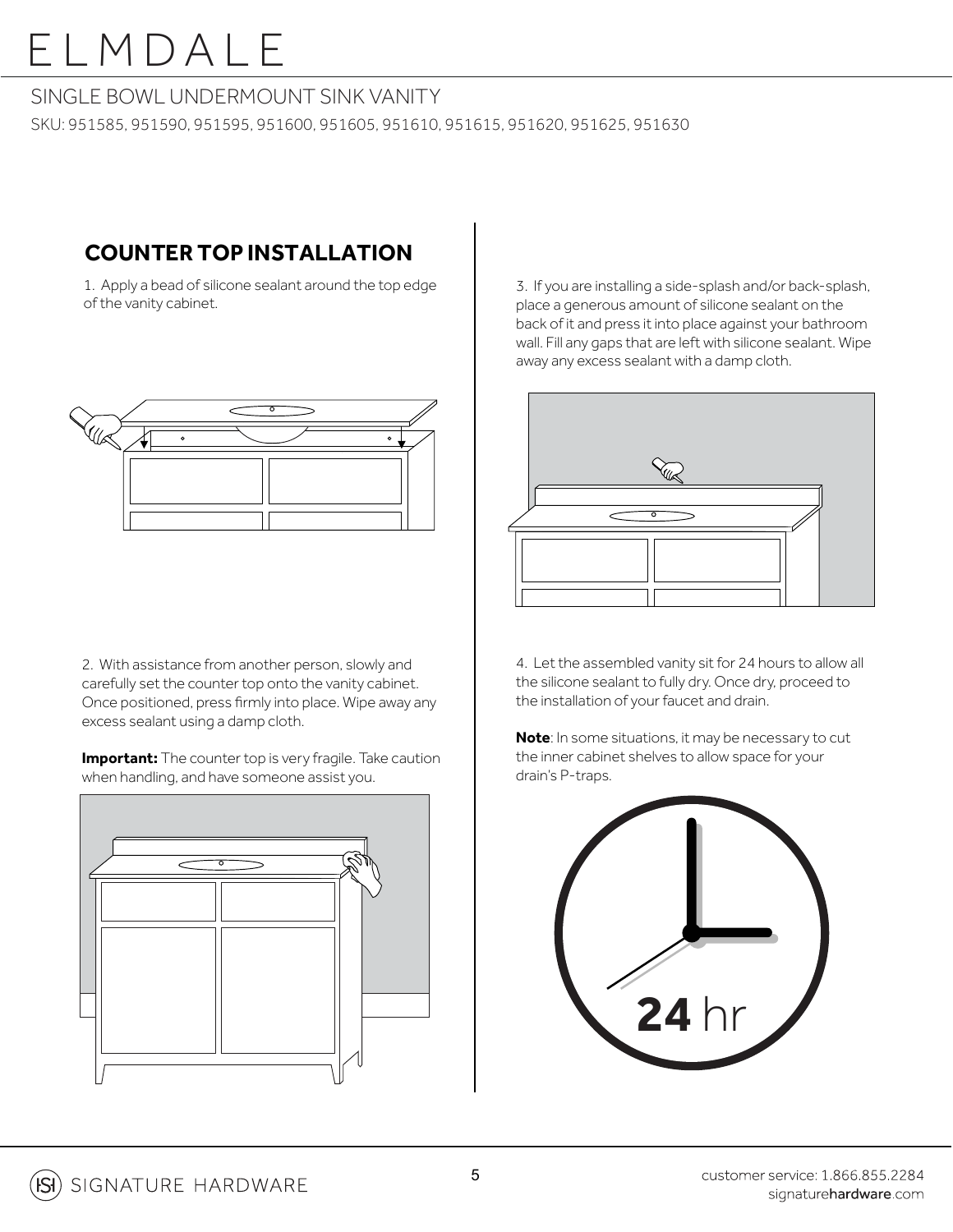#### SINGLE BOWL UNDERMOUNT SINK VANITY

SKU: 951585, 951590, 951595, 951600, 951605, 951610, 951615, 951620, 951625, 951630

5. For stone tops, such as marble and granite, it is recommended that you apply a high-quality sealer to protect from staining and discoloration. Stone sealer should be reapplied once or twice per year, depending upon usage.

# Stone Sealer



### **INSTALLING SHELF**

1. Remove shelf, shelf supports and screws from packaging. Insert shelf supports into holes on vanity at desired height. (If shelf is already installed move to next section)

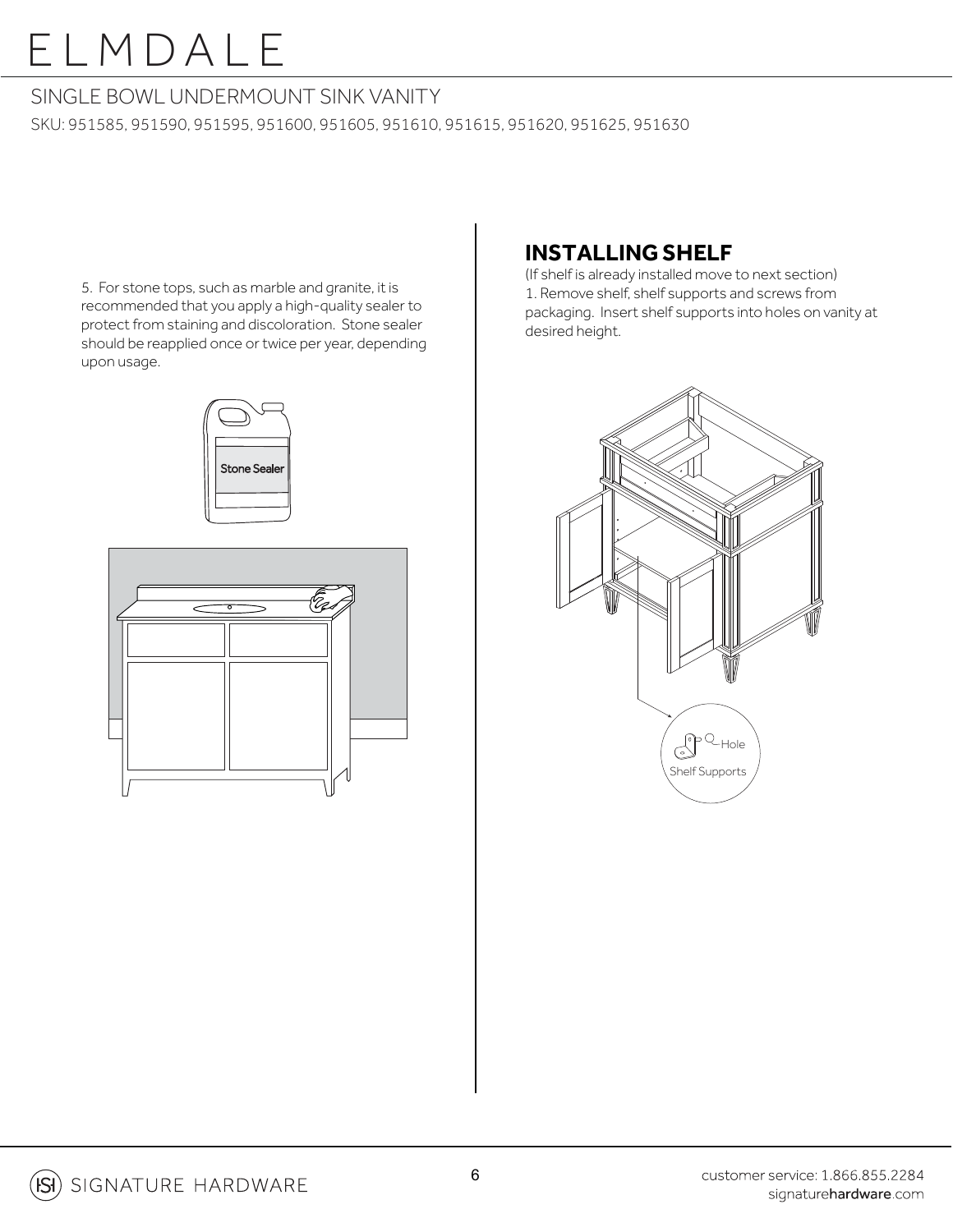#### SINGLE BOWL UNDERMOUNT SINK VANITY

SKU: 951585, 951590, 951595, 951600, 951605, 951610, 951615, 951620, 951625, 951630

2. For added stability the shelf can be attached to the shelf supports using the provided screws. The bottom drawer will need to be removed to insert screws into shelf supports. The drawer can be removed by squeezing release clips on underside of the drawer.



3. Re-install the drawers by pulling the inner slides fully to the front. Sit the drawer on top of the inner slides while inserting the hooks at the back of drawer. Push drawer so that the glides and trigger will engage.



### **ADJUSTING SHELF HEIGHT**

1. Remove drawer by pulling out fully then press the quick release trigger of the slides from the bottom of the drawer.